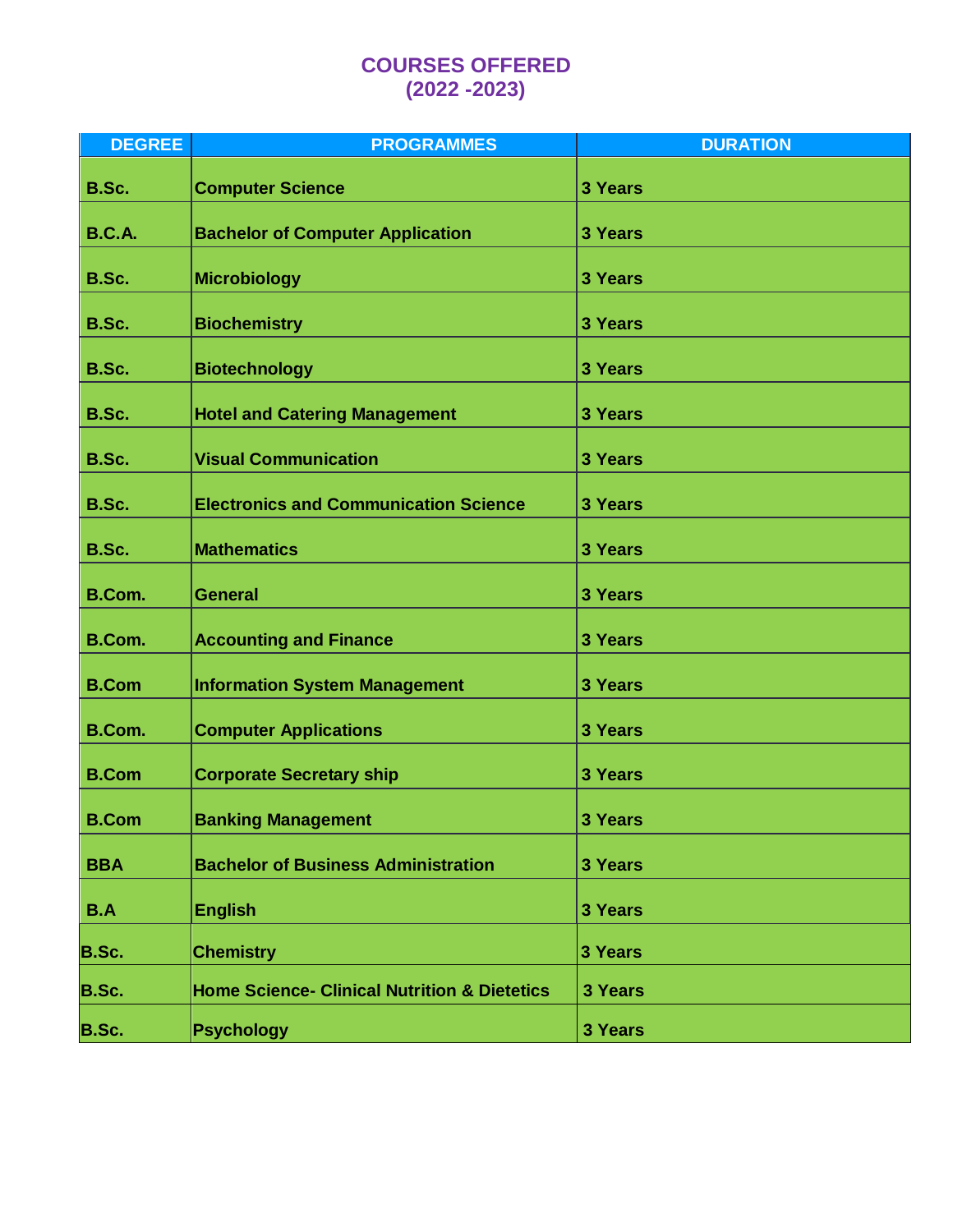| <b>POST GRADUATE PROGRAMMES: REGULAR</b> |
|------------------------------------------|
|------------------------------------------|

| <b>DEGREE</b> | <b>PROGRAMMES</b>                                            | <b>DURATION</b> |
|---------------|--------------------------------------------------------------|-----------------|
| M.C.A         | <b>Master of Computer Application</b>                        | 2 Years         |
|               | (AICTE Approved)                                             |                 |
|               |                                                              |                 |
| M.Sc.         | <b>Computer Science</b>                                      | 2 Years         |
| M.B.A         | <b>Master of Business Administration</b><br>(AICTE Approved) | 2 Years         |
| M.Sc.         | <b>Applied Microbiology</b>                                  | 2 Years         |
| M.Sc.         | <b>Biochemistry</b>                                          | 2 Years         |
| M.Sc.         | <b>Biotechnology</b>                                         | 2 Years         |
| M.Sc.         | <b>Applied Electronics</b>                                   | 2 Years         |
| M.Sc.         | <b>Mathematics</b>                                           | 2 Years         |
| M.Com         | <b>Commerce</b>                                              | 2 Years         |

#### **M.PHIL PROGRAMMES**

| <b>DEGREE</b> | <b>PROGRAMMES</b>   | <b>DURATION</b> |
|---------------|---------------------|-----------------|
| M.Phil.       | Biotechnology       | 1 Year          |
| M.Phil.       | Microbiology        | 1 Year          |
| M.Phil.       | <b>Biochemistry</b> | 1 Year          |

### **Ph.D PROGRAMMES**

| <b>DEGREE</b> | <b>PROGRAMMES</b>    |  |
|---------------|----------------------|--|
| Ph.D.         | <b>Biotechnology</b> |  |
| Ph.D.         | Microbiology         |  |
| Ph.D.         | <b>Biochemistry</b>  |  |